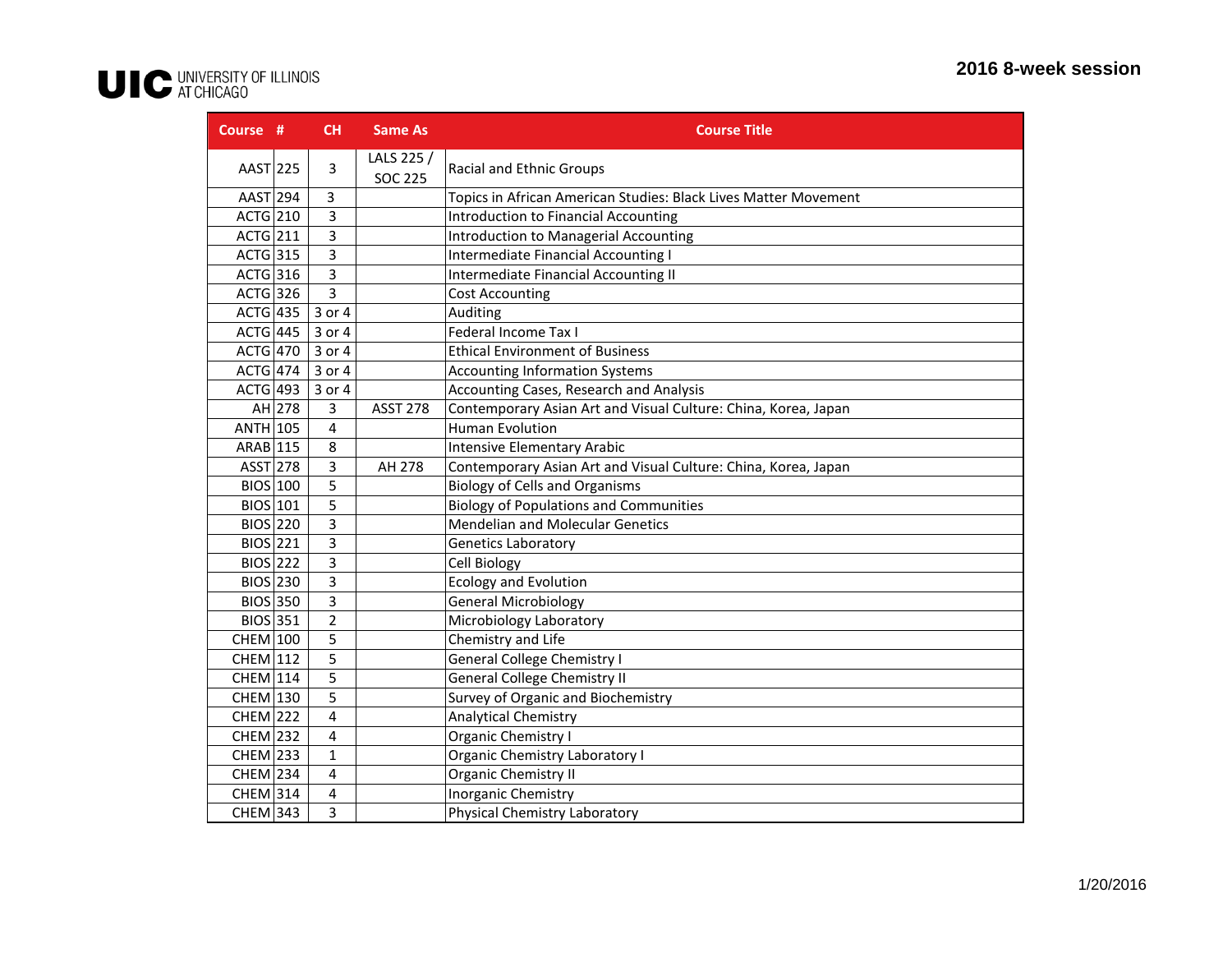| Course #   |            | <b>CH</b>      | <b>Same As</b>  | <b>Course Title</b>                                                   |
|------------|------------|----------------|-----------------|-----------------------------------------------------------------------|
|            | CI 464     | 4              |                 | Bilingualism and Literacy in a Second Language                        |
|            | CI 472     | $\overline{4}$ |                 | Language Proficiency Assessment and ESL Instruction                   |
|            | CI 481     | 4              |                 | Foundations and Current Issues in Educating English Language Learners |
|            | CI 482     | 4              |                 | Assessment and Instruction: A Multilingual/Multicultural Perspective  |
|            | $CLJ$ 101  | 3              |                 | Introduction to Criminology, Law, and Justice                         |
|            | $CL$ $120$ | 3              |                 | Crime and Society                                                     |
|            | $CLJ$ 200  | 3              |                 | Law in Society                                                        |
|            | $CLJ$ 220  | 3              | SOC 231         | Criminology                                                           |
|            | $CLJ$ 240  | 3              |                 | <b>Criminal Justice Organizations</b>                                 |
|            | $CLJ$ 262  | 3              |                 | <b>Research Methods II</b>                                            |
|            | $CL$ 345   | 3              |                 | Police in Society                                                     |
| CME 201    |            | 3              |                 | <b>Statics</b>                                                        |
| $CME$ 203  |            | 3              |                 | <b>Strength of Materials</b>                                          |
| CME 205    |            | 3              |                 | <b>Structural Analysis I</b>                                          |
| CME 260    |            | 3              |                 | <b>Properties of Materials</b>                                        |
| CME 290    |            | 3              |                 | <b>Engineering Surveying</b>                                          |
| $COMM$ 100 |            | 3              |                 | <b>Fundamentals of Human Communication</b>                            |
| COMM 101   |            | 3              |                 | Introduction to Communication                                         |
| $COMM$ 102 |            | 3              |                 | Introduction to Interpersonal Communication                           |
| $COMM$ 103 |            | 3              |                 | Introduction to Media                                                 |
| $COMM$ 200 |            | 3              | <b>MOVI 200</b> | <b>Communication Technologies</b>                                     |
| $COMM$ 474 |            | $1 - 8$        |                 | Internship                                                            |
|            | $CS$ 109   | 3              |                 | C/C ++ Programming for Engineers with MatLab                          |
|            | $CS$ 141   | $\overline{3}$ |                 | Program Design II                                                     |
|            | $CS$ 151   | 3              |                 | Mathematical Foundations of Computing                                 |
|            | $CS$ 301   | 3              |                 | Languages and Automata                                                |
|            | $CS$ 401   | 3 or 4         | <b>MCS 401</b>  | <b>Computer Algorithms I</b>                                          |
|            | CS 480     | 3 or 4         |                 | Database Systems                                                      |
|            | ECE 210    | 3              |                 | <b>Electrical Circuit Analysis</b>                                    |
|            | $ECE$ 225  | $\overline{4}$ |                 | <b>Circuit Analysis</b>                                               |
|            | $ECE$  267 | 3              |                 | <b>Computer Organization I</b>                                        |
|            | ECE 310    | 3              |                 | Discrete and Continuous Signals and Systems                           |
|            | $ECE$ 311  | 4              |                 | <b>Communication Engineering</b>                                      |
|            | ECE 340    | $\overline{4}$ |                 | <b>Electronics I</b>                                                  |
|            | $ECE$ 341  | 3              |                 | Probability and Random Processes for Engineers                        |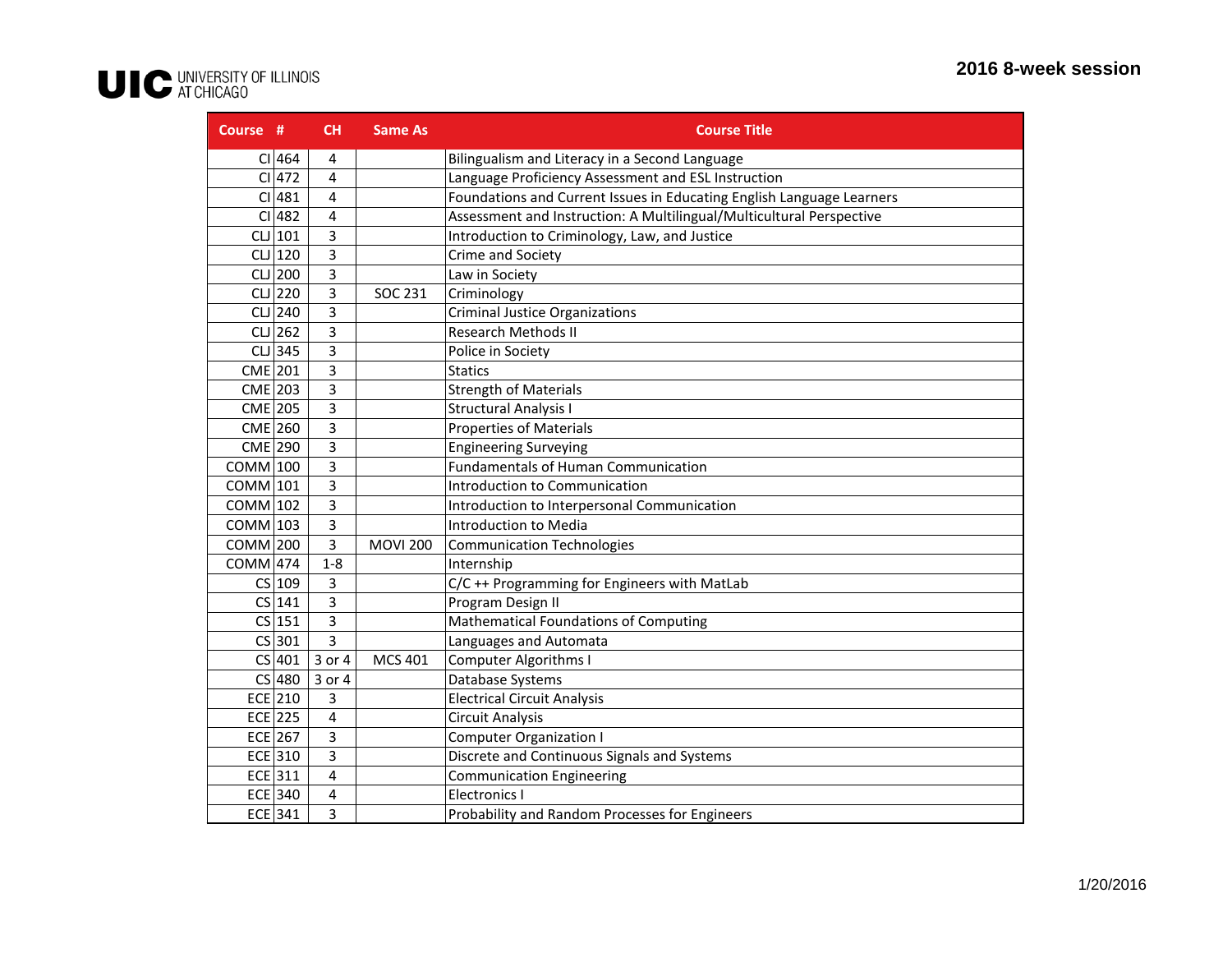| Course #        |           | <b>CH</b> | <b>Same As</b>  | <b>Course Title</b>                                        |
|-----------------|-----------|-----------|-----------------|------------------------------------------------------------|
|                 | ECE 346   | 4         |                 | Solid State Device Theory                                  |
| $ECON$ 120      |           | 4         |                 | Principles of Microeconomics                               |
| $ECON$ 121      |           | 4         |                 | Principles of Macroeconomics                               |
| $ECON$ 216      |           | 3         |                 | Economics of Sports and Entertainment                      |
| <b>ECON 220</b> |           | 3         |                 | Microeconomics: Theory And Applications                    |
| ECON 270        |           | 4         |                 | <b>Statistics for Economics</b>                            |
| $ECON$ 300      |           | 3         |                 | Econometrics                                               |
|                 | ED 402    | 3         |                 | Philosophy of Education and Urban School Policy            |
|                 | $ED$ 403  | 3         |                 | Policy Issues in the History of American Education         |
|                 | $ED$ 421  | 3         |                 | <b>Advanced Educational Psychology</b>                     |
|                 | $ED$ 445  | 3         |                 | Adolescence and the Schools                                |
| $ENGL$ 105      |           | 3         |                 | <b>English and American Fiction</b>                        |
| $ENGL$ 107      |           | 3         |                 | Introduction to Shakespeare                                |
| $ENGL$ 109      |           | 3         |                 | American Literature and American Culture                   |
| $ENGL$ 120      |           | 3         |                 | Film and Culture                                           |
| $ENGL$ 161      |           | 3         |                 | Academic Writing II: Writing for Inquiry and Research      |
| <b>ENGL 242</b> |           | 3         |                 | English Literature II: 1660 to 1900                        |
| $ENGL$ 243      |           | 3         |                 | American Literature: Beginnings to 1900                    |
| $ENGL$ 305      |           | 3         |                 | Studies in Fiction                                         |
| <b>ENGL 491</b> |           | 3 or 4    |                 | <b>Advanced Writing of Fiction</b>                         |
| <b>ENTR</b> 310 |           | 3         |                 | Introduction to Entrepreneurship                           |
| EPSY 100        |           | 3         |                 | Introduction to Human Development and Learning             |
| EPSY 405        |           | 3         |                 | <b>Educational Assessment and Evaluation</b>               |
| $EPSY$ 446      |           | 3         | <b>PSCH 423</b> | <b>Characteristics of Early Adolescence</b>                |
| $EPSY$ 467      |           | 3         | <b>SPED 467</b> | Social and Emotional Development and Disabilities          |
| $EPSY$ 482      |           | 3         | <b>SPED 482</b> | Collaborating with Families, Community, and Professionals  |
|                 | $FIN$ 302 | 3         |                 | Introduction to Investments                                |
|                 | $FIN$ 430 | 3         |                 | Introduction to Money and Banking                          |
| $GEOG$ 469      |           | 4         | <b>UPP 461</b>  | <b>GIS for Planners</b>                                    |
| GER 217         |           | 4         |                 | German Cinema                                              |
| $GWS$ 102       |           | 3         |                 | Global Perspectives on Women and Gender                    |
| $GWS$ 224       |           | 3         | <b>SOC 224</b>  | Gender and Society                                         |
| GWS 315         |           | 3         | <b>PSCH 315</b> | Psychology of Women and Gender                             |
| $HIST$ 101      |           | 3         |                 | <b>Western Civilization Since 1648</b>                     |
| $HIST$ 105      |           | 3         | <b>INST 105</b> | Global Transformations and the Rise of the West Since 1000 |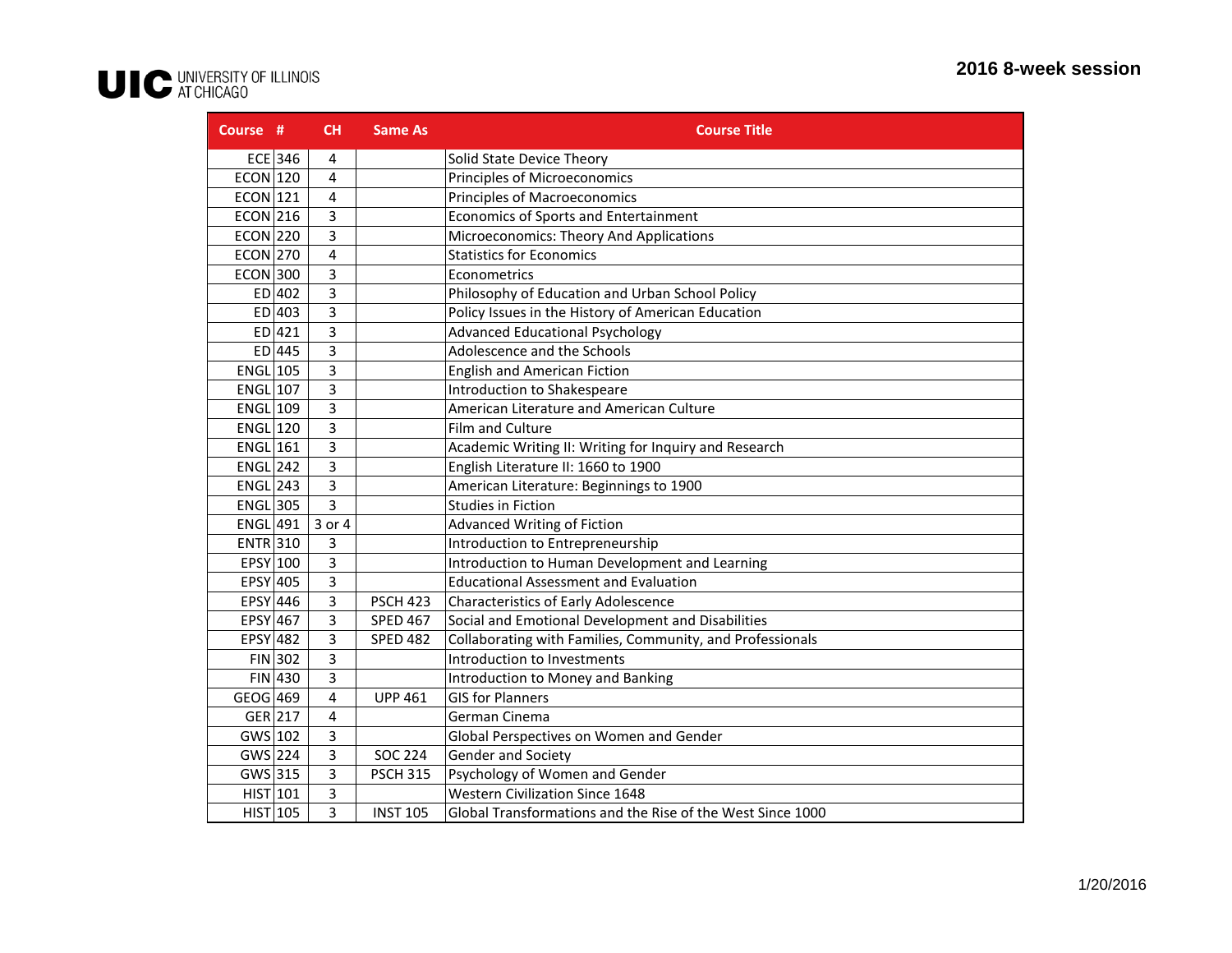| Course #        |           | <b>CH</b>      | <b>Same As</b>  | <b>Course Title</b>                                        |
|-----------------|-----------|----------------|-----------------|------------------------------------------------------------|
|                 | $HN$ 110  | 3              |                 | Foods                                                      |
|                 | $HN$ 202  | $\overline{2}$ |                 | Culture and Food                                           |
|                 | $HN$ 203  | $\overline{2}$ |                 | <b>Culture and Food Lab</b>                                |
|                 | IDS 200   | 4              |                 | Introduction to Management Information Systems             |
|                 | IDS 270   | 4              |                 | <b>Business Statistics I</b>                               |
|                 | IDS 331   | 3              |                 | <b>Business Analysis Using Spreadsheets</b>                |
|                 | $IDS$ 355 | 3              |                 | <b>Operations Management</b>                               |
|                 | IDS 371   | 3              |                 | <b>Business Statistics II</b>                              |
|                 | IDS 401   | $\overline{a}$ |                 | <b>Business Object Orogr</b>                               |
|                 | $IDS$ 410 | 3 or 4         |                 | <b>Business Database Technology</b>                        |
|                 | $IE$ 342  | 3              |                 | Probability and Statistics for Engineers                   |
| <b>INST 105</b> |           | 3              | <b>HIST 105</b> | Global Transformations and the Rise of the West Since 1000 |
|                 | KN 243    | 3              |                 | <b>Basic Fitness Assessment</b>                            |
|                 | KN 345    | 3              |                 | <b>Exercise Assessment and Programming</b>                 |
|                 | KN 352    | 4              |                 | Physiology of Exercise                                     |
|                 | KN 435    | 3              |                 | Sport Psychology for Individual and Team Performance       |
| $LALS$ 127      |           | 3              | <b>MUS 127</b>  | Latin American Music                                       |
| $LALS$ 225      |           | 3              | AAST 225 /      | Racial and Ethnic Groups                                   |
|                 |           |                | <b>SOC 225</b>  |                                                            |
| $MATH$ 121      |           | 5              |                 | <b>Precalculus Mathematics</b>                             |
| $MATH$ 165      |           | 5              |                 | <b>Calculus for Business</b>                               |
| $MATH$ 170      |           | 4              |                 | <b>Calculus for Life Sciences</b>                          |
| <b>MATH 180</b> |           | 5              |                 | Calculus I                                                 |
| $MATH$ 181      |           | 5              |                 | Calculus II                                                |
| $MATH$ 210      |           | 3              |                 | Calculus III                                               |
| $MATH$ 220      |           | 3              |                 | Introduction to Differential Equations                     |
| MATH 310        |           | 3              |                 | <b>Applied Linear Algebra</b>                              |
| $MATH$ 417      |           | 3 or 4         |                 | <b>Complex Analysis with Applications</b>                  |
| MCS 260         |           | 4              |                 | Introduction to Computer Science                           |
| $MCS$ 401       |           | 3 or 4         | CS 401          | <b>Computer Algorithms I</b>                               |
|                 | $ME$ 205  | 3              |                 | Introduction to Thermodynamics                             |
|                 | ME 210    | 3              |                 | <b>Engineering Dynamics</b>                                |
|                 | ME 428    | 3 or 4         |                 | Numerical Methods in Mechanical Engineering                |
| MGMT 350        |           | 3              |                 | <b>Business and Its External Environment</b>               |
| $MGMT$ 452      |           | 3              |                 | Organizational Behavior                                    |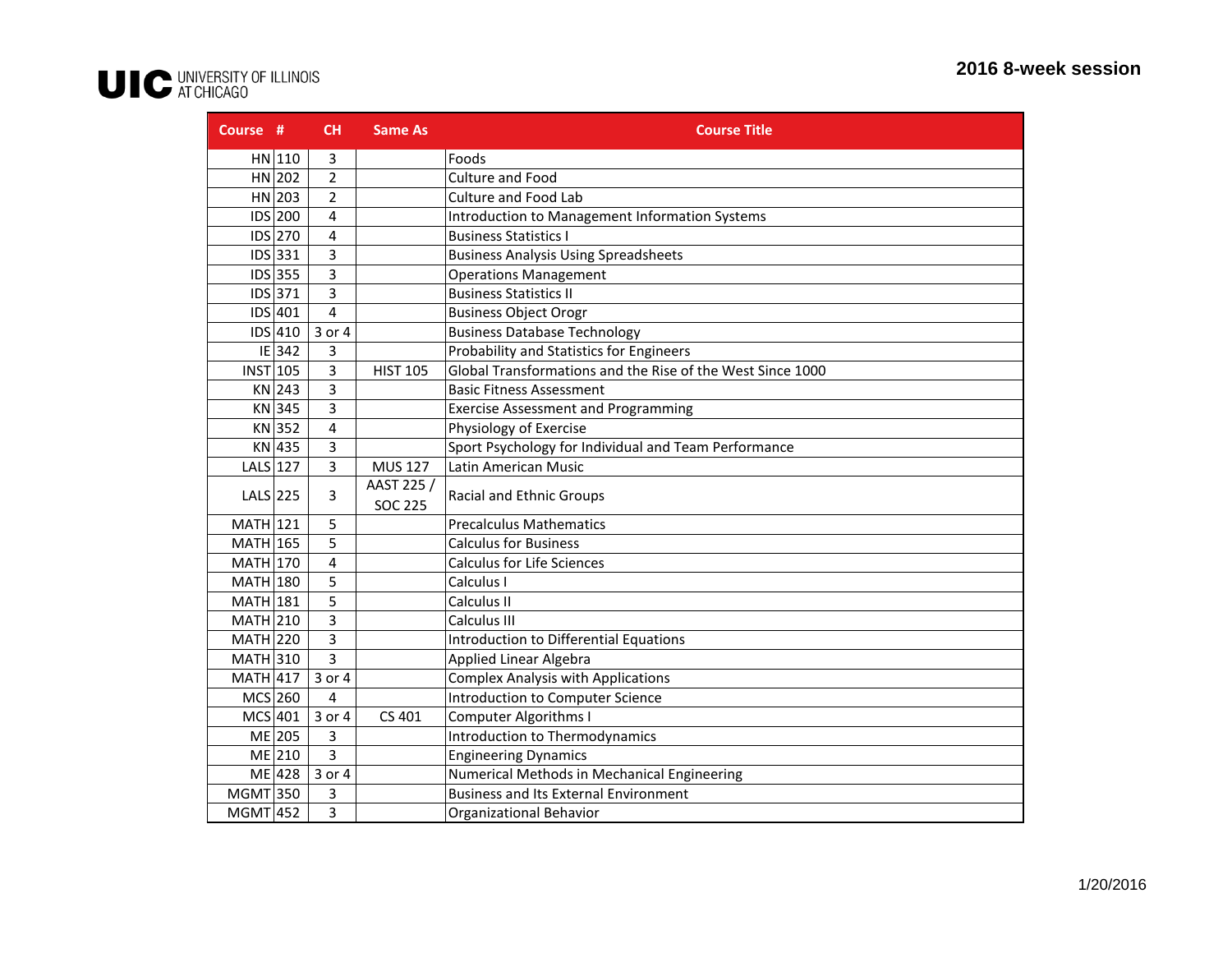| Course #        |        | CH             | <b>Same As</b>  | <b>Course Title</b>                                   |
|-----------------|--------|----------------|-----------------|-------------------------------------------------------|
| $MGMT$ 453      |        | 3              |                 | Human Resource Management                             |
| MGMT 495        |        | 4              |                 | <b>Competitive Strategy</b>                           |
| MKTG 360        |        | 3              |                 | <b>Introduction to Marketing</b>                      |
| <b>MKTG</b> 461 |        | 3              |                 | <b>Consumer Market Behavior</b>                       |
| <b>MKTG 462</b> |        | 3              |                 | Marketing Research                                    |
| <b>MKTG</b> 465 |        | 3              |                 | Strategic Marketing Planning and Management           |
| MOVI 200        |        | 3              | <b>COMM 200</b> | <b>Communication Technologies</b>                     |
| MUS 107         |        | 3              |                 | <b>Fundamentals of Music Theory</b>                   |
| $MUS$ 127       |        | 3              | <b>LALS 127</b> | Latin American Music                                  |
|                 | PA 210 | 3              |                 | <b>Introduction to Policy Process</b>                 |
|                 | PA 230 | 3              |                 | Nonprofit Organizations in U.S. Society               |
|                 | PA 240 | 3              |                 | <b>Environmental Policy</b>                           |
| PHIL 100        |        | 3              |                 | Introduction to Philosophy                            |
| PHIL 102        |        | 3              |                 | Introductory Logic                                    |
| PHIL 107        |        | 3              |                 | What is Art?                                          |
| PHIL 116        |        | 3              |                 | <b>Medical Ethics</b>                                 |
| PHYS 105        |        | 4              |                 | Introductory Physics I - Lecture                      |
| PHYS 106        |        | $\mathbf{1}$   |                 | Introductory Physics I - Laboratory                   |
| PHYS 107        |        | 4              |                 | Introductory Physics II - Lecture                     |
| PHYS 108        |        | $\mathbf{1}$   |                 | Introductory Physics II - Laboratory                  |
| <b>PHYS</b> 141 |        | 4              |                 | <b>General Physics I (Mechanics)</b>                  |
| PHYS 142        |        | 4              |                 | <b>General Physics II (Electricity and Magnetism)</b> |
| POLS 210        |        | 3              |                 | <b>Introduction to Urban Politics</b>                 |
| <b>PSCH 100</b> |        | 4              |                 | Introduction to Psychology                            |
| <b>PSCH 210</b> |        | 3              |                 | Theories of Personality                               |
| <b>PSCH 242</b> |        | 3              |                 | Introduction to Research in Psychology                |
| <b>PSCH 270</b> |        | 3              |                 | <b>Abnormal Psychology</b>                            |
| <b>PSCH 315</b> |        | 3              | GWS 315         | Psychology of Women and Gender                        |
| <b>PSCH 320</b> |        | 3              |                 | Developmental Psychology                              |
| <b>PSCH 340</b> |        | 3              |                 | <b>Psychological Testing</b>                          |
| $PSCH$ 343      |        | $\overline{4}$ |                 | Statistical Methods in Behavioral Science             |
| <b>PSCH 381</b> |        | 3              |                 | Psychology of Interviewing                            |
| <b>PSCH 394</b> |        | $1 - 3$        |                 | Special Topics in Psychology                          |
| <b>PSCH 423</b> |        | 3              | <b>EPSY 446</b> | <b>Characteristics of Early Adolescence</b>           |
| $SOC$ 105       |        | 3              |                 | <b>Social Problems</b>                                |